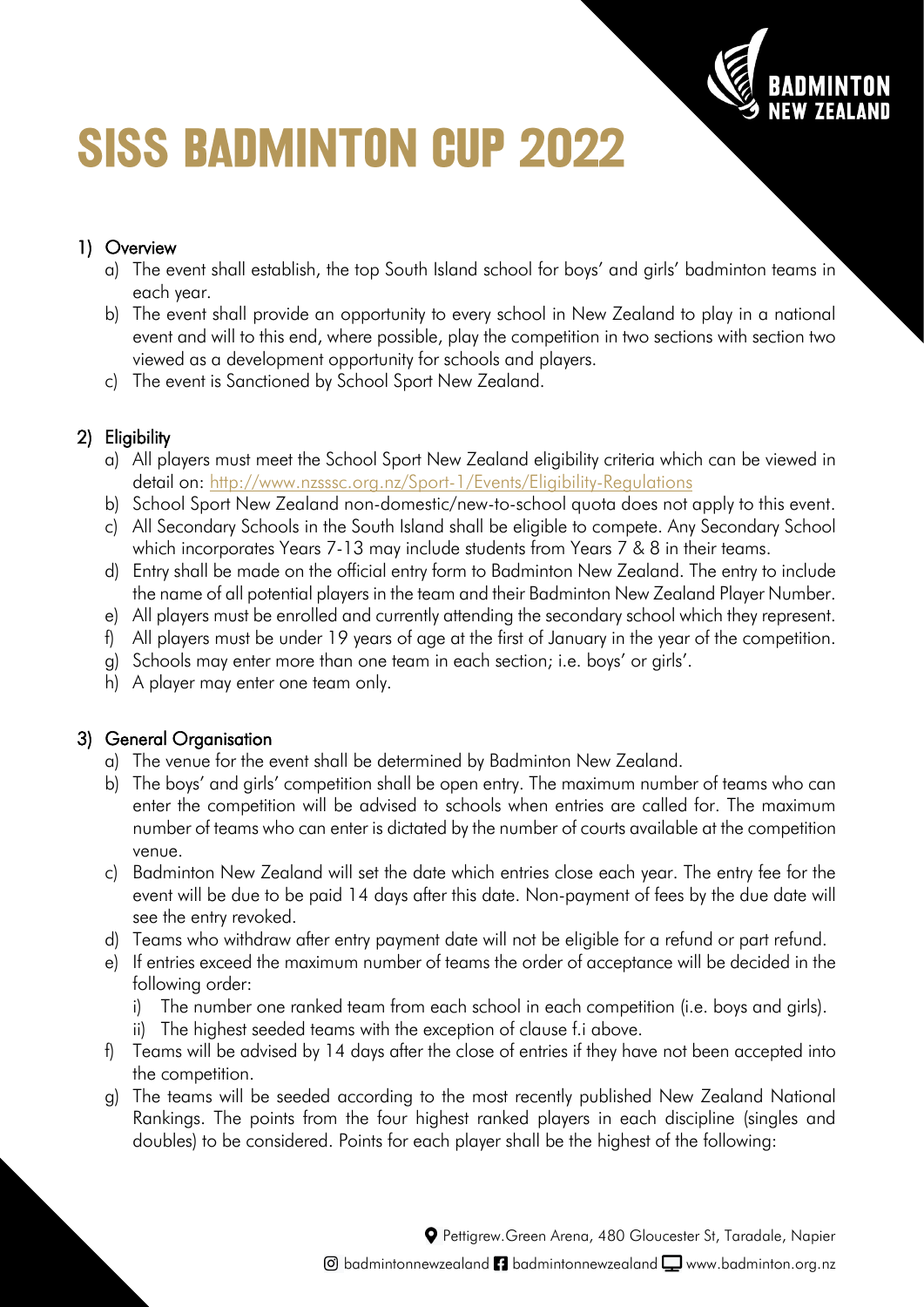- i) 100% of points from the Senior age group.
- ii) 100% of points from the Under 19 age group.
- iii) 75% of points from the Under 17 age group.
- iv) 50% of points from the Under 15 age group.
- h) The team with the highest number of points will be seeded number 1. Every team will be given a seeding for the purpose of making the draw.
	- i) Should multiple teams have no seeding points, Badminton New Zealand will consult with selectors to determine the seeding of each team, with teams seeded below all teams that have seeding points.
- i) If there are still places available late entries may be accepted up until the time that the draw is made and at the discretion of Badminton New Zealand.
- j) The event will commence with a compulsory Team Managers' Meeting on the first morning of competition.
- k) Each team shall be responsible for organising and funding their own travel and accommodation.
- l) Gold, Silver and Bronze medals presented to the three highest placed teams in all divisions. The winning teams in each division will be awarded Badminton New Zealand Trophies which they will be responsible for until the next event.
- m) This event is Smoke, Drug and Alcohol free at all times.

#### 4) Composite Teams & Home-Schooled Students

- a) The School Sport New Zealand Regulations [\(http://www.nzsssc.org.nz/Sport-](http://www.nzsssc.org.nz/Sport-1/Events/Eligibility-Regulations)[1/Events/Eligibility-Regulations\)](http://www.nzsssc.org.nz/Sport-1/Events/Eligibility-Regulations) shall provide the overarching basis for Composite Teams and Home-Schooled Students Regulations, with the New Zealand Secondary School Badminton Championships Regulations providing clarification.
- b) The acceptance of any composite teams or teams with home schooled students into the Championships, shall be at the discretion of Badminton New Zealand and School Sport New Zealand.
- c) A composite team may include two schools only, with one principal accepting responsibility for the team.
- d) A team with home-schooled players must have a minimum of one non-home-schooled player in the team, with that player's principal accepting responsibility for the team.
- e) Composite teams and teams with home schooled students may compete in all stages of the event, including finals.

## 5) Format

- a) Separate sections will run for boys and girls.
- b) Each team shall consist of a minimum of 4 players and up to a maximum of 6 players. These players must be the same for the entire event.
- c) Each Tie shall consist of 4 singles matches and 2 doubles matches.

#### 6) Draw

- a) Badminton New Zealand has sole responsibility for the creation of the draw which will be determined by the overall quantity of entries.
- b) The draw format will be published within 14 days after the close of entries.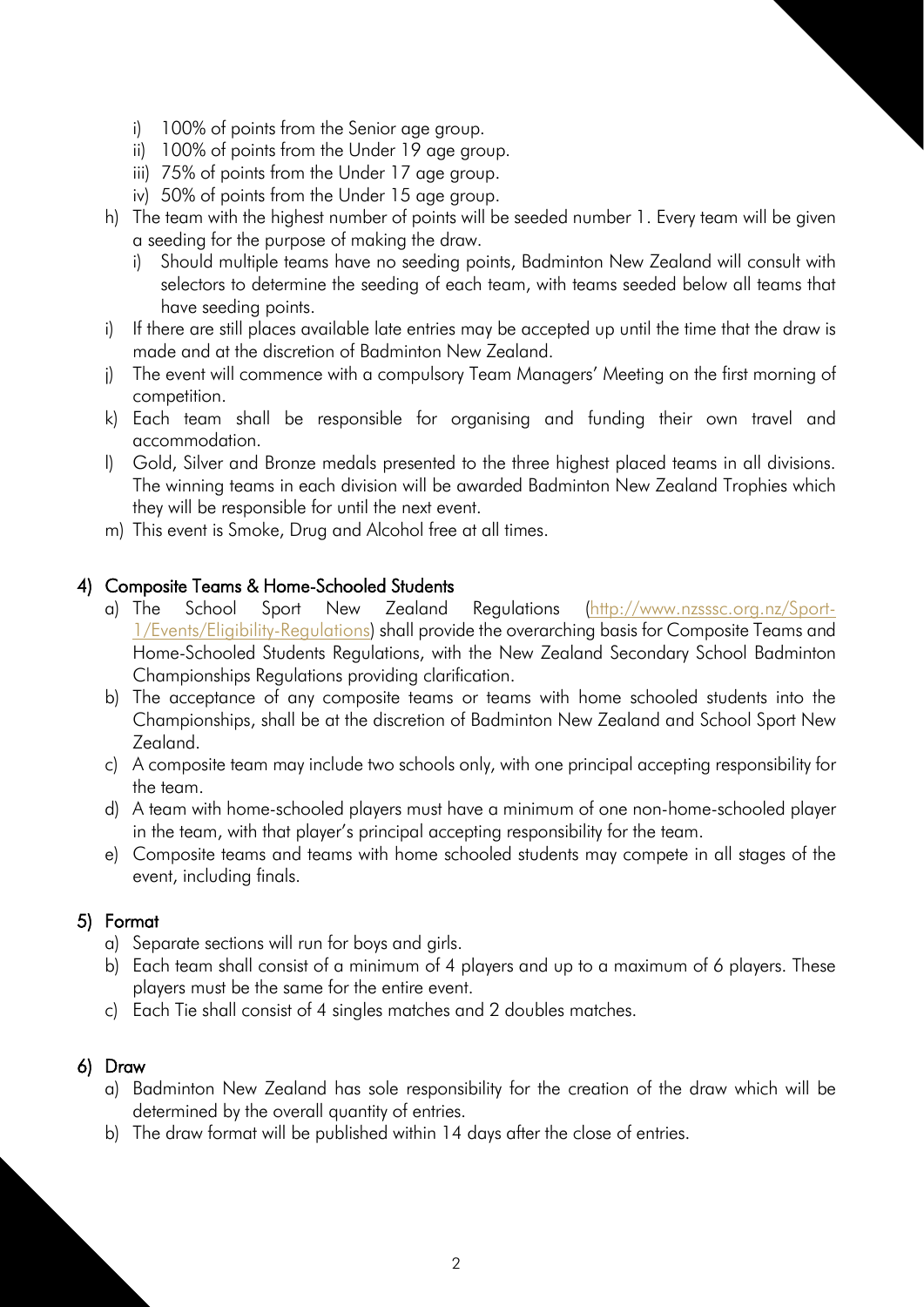c) The draw and schedule will be published at least 7 days prior to the start of the Championships.

### 7) Ties

- a) All matches will be the best of three games to 21 points as per the current BWF Scoring System.
- b) A player may only receive advice by their coach, during a match when the shuttle is not in play (i.e. when a rally is finished and during the permitted intervals). Coaches must be seated in the designated seats (behind the court, on their player's side) and must not stand courtside except during the permitted intervals.
- c) No player shall play more than one singles match and one doubles match in any one Tie.
- d) Each team must submit a team ranking list, in order of merit for singles plus all the doubles combinations intended to be used in order of merit, to Badminton New Zealand at least 21 days prior to the start of the Championships. The order of merit should follow the player points order of merit; if not then deviations are to be justified.
- e) The submitted Team Ranking Lists will be distributed to all teams. Teams may protest the ranking order of any team, which must be supported by a statement of case and lodged on the correct form by the due date. Any alterations considered necessary by Badminton New Zealand (as a result of any protest received, or for any other reason) or following a decision of the Selectors, shall be notified to Teams at least seven (7) days prior to the first Tie.
- f) Where a player is unable to take his or her place in the team prior to the commencement of the first Tie the team may name a replacement player. As soon as practicable, the team must submit a revised order of merit.
- g) The team playing order for each Tie must follow the order of merit list.
- h) Any matches defaulted in a Tie other than for injury or illness will also be automatically defaulted by that team for the rest of the tournament.
- i) If, during the playing of a Tie, a player is incapacitated and is unable to continue, the match in progress shall be forfeited. If a team consists of only the minimum number of players, then the remaining match in which the incapacitated player is unable to play shall be forfeited. If a team consists of more than the minimum number of players then one other member must substitute for the incapacitated player, in that player's position, in the remaining match of the Tie provided clause 7c is complied with.
- j) If a player is incapacitated, then that team's Manager must confer with the Referee regarding both the incapacitated and substitute players. The Referee shall be the sole judge and his or her decision is final. If a match is forfeited, the incapacitated side shall retain their points scored while the other side shall take the extra points needed to win the match.
- k) Teams for each Tie must be submitted by the time set by the Tournament Controller. Failure to do so may result in the results of that tie being discounted as per the decision of the Referee.
- l) The order of play shall be: First, the doubles in ascending order of merit followed by the singles in ascending order of merit. (i.e. no. 2 doubles, no. 1 doubles, no. 4 singles, no. 3 singles etc.).
- m) Feather shuttles will be supplied for all ties by Badminton New Zealand.
- n) The winner of a Tie shall be the team winning the greater number of matches. If the number of matches won is even, then the team winning the greater number of games shall be the winner. If matches and games are even, then the team winning more points shall be the winner. If matches, games and points are even then the result shall be declared a draw.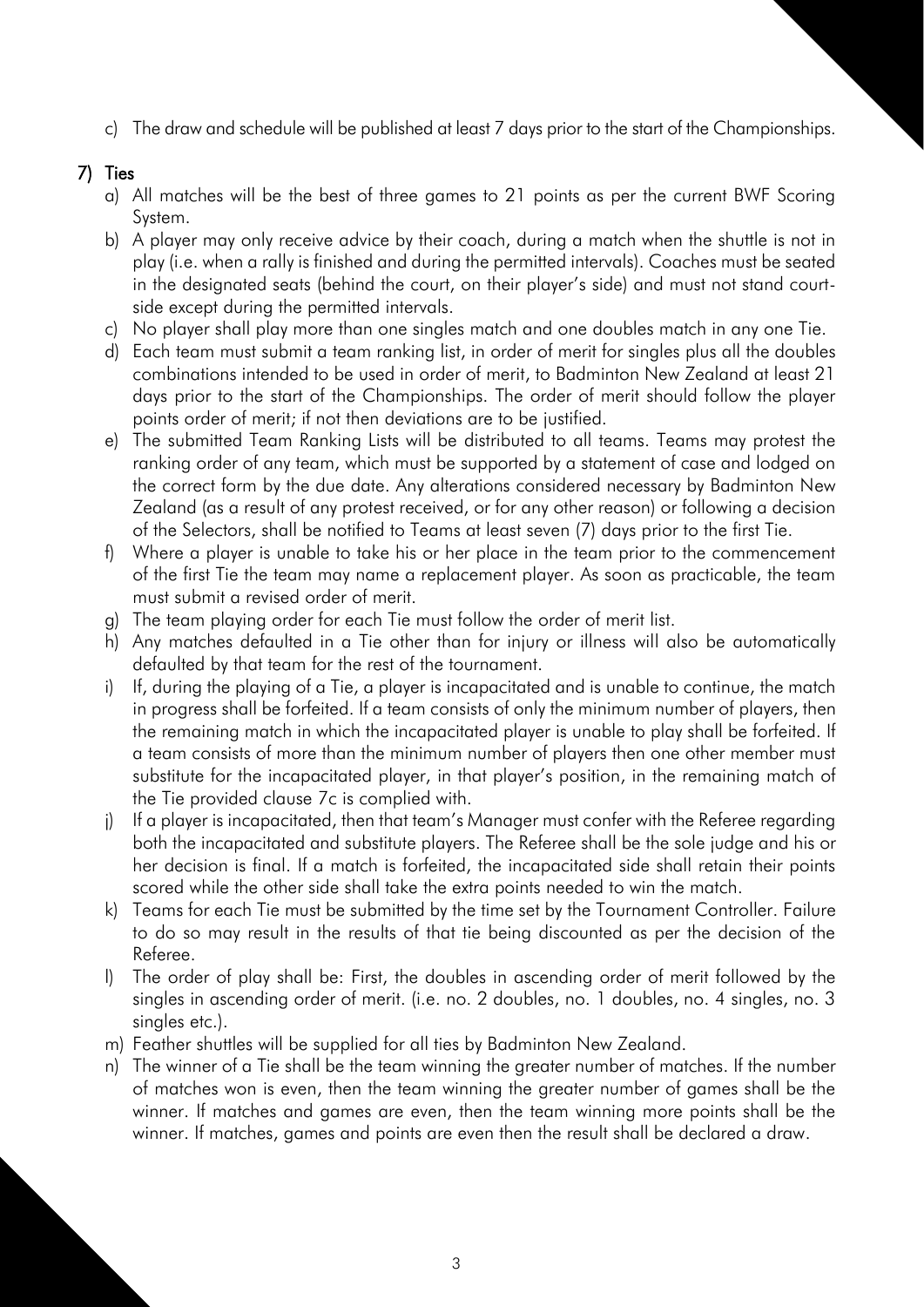- o) The Laws of Badminton applying to all the Ties shall be those laid down by the Badminton World Federation.
- p) This event will be played using the Alternative Service Law 9.1.6.
- q) The Section placings shall be decided by the greatest number of group points. Group points shall be awarded on the following basis:
	- (1) Win 2 group points
	- (2) Draw 1 group point
	- (3) Loss 0 group points
	- i) If two teams have won the same number of ties, the winner of the tie between them will be ranked higher.
	- ii) If three or more teams have won the same number of ties, ranking order will be established by the total matches won, with the team having won more matches ranked higher.
	- iii) If Regulation q)ii leaves two teams equal, the winner of the tie between them will be ranked higher.
	- iv) If Regulation q)ii leaves three or more teams equal, ranking order will be established by the difference between total games won and total games lost, with greater difference ranked higher.
	- v) If Regulation q)iv leaves two teams equal, the winner of the tie between them will be ranked higher.
	- vi) If Regulation q)iv leaves three or more teams equal, ranking order will be established by the difference between total points won and total points lost, with greater difference ranked higher.
	- vii) If Regulation q)vi leaves two teams equal, the winner of the tie between them will be ranked higher.
	- viii) If Regulation q)vi leaves three or more teams equal, the ranking order will be established by drawing lots.
- r) If a finals Tie ends as a drawn Tie then the winning team shall be declared by the result of the number one singles match.
- s) All results of any team that has been disqualified or withdraws before completing the group matches shall be entirely deleted.
- t) The approved clothing for use in badminton competition in New Zealand is "All major items of clothing must be of a type and style intended for the use in racket sports". It is mandatory that participating schools wear a team uniform that complies with the clothing code.
	- i) Please see the Badminton New Zealand website www.badminton.org.nz for the Laws of Badminton and the full clothing code.
	- ii) It is mandatory that all players wear a team uniform for all matches. Team Uniform is defined as matching shirts and the same colour shorts/skirts.
	- iii) The Referee has overall charge of the playing of Ties and has the authority to enforce the Laws of Badminton, Badminton New Zealand Clothing Code or these Secondary School Competition Rules.
	- iv) Any objections or complaints must be lodged in writing to Badminton New Zealand within seven (7) days of the incident.